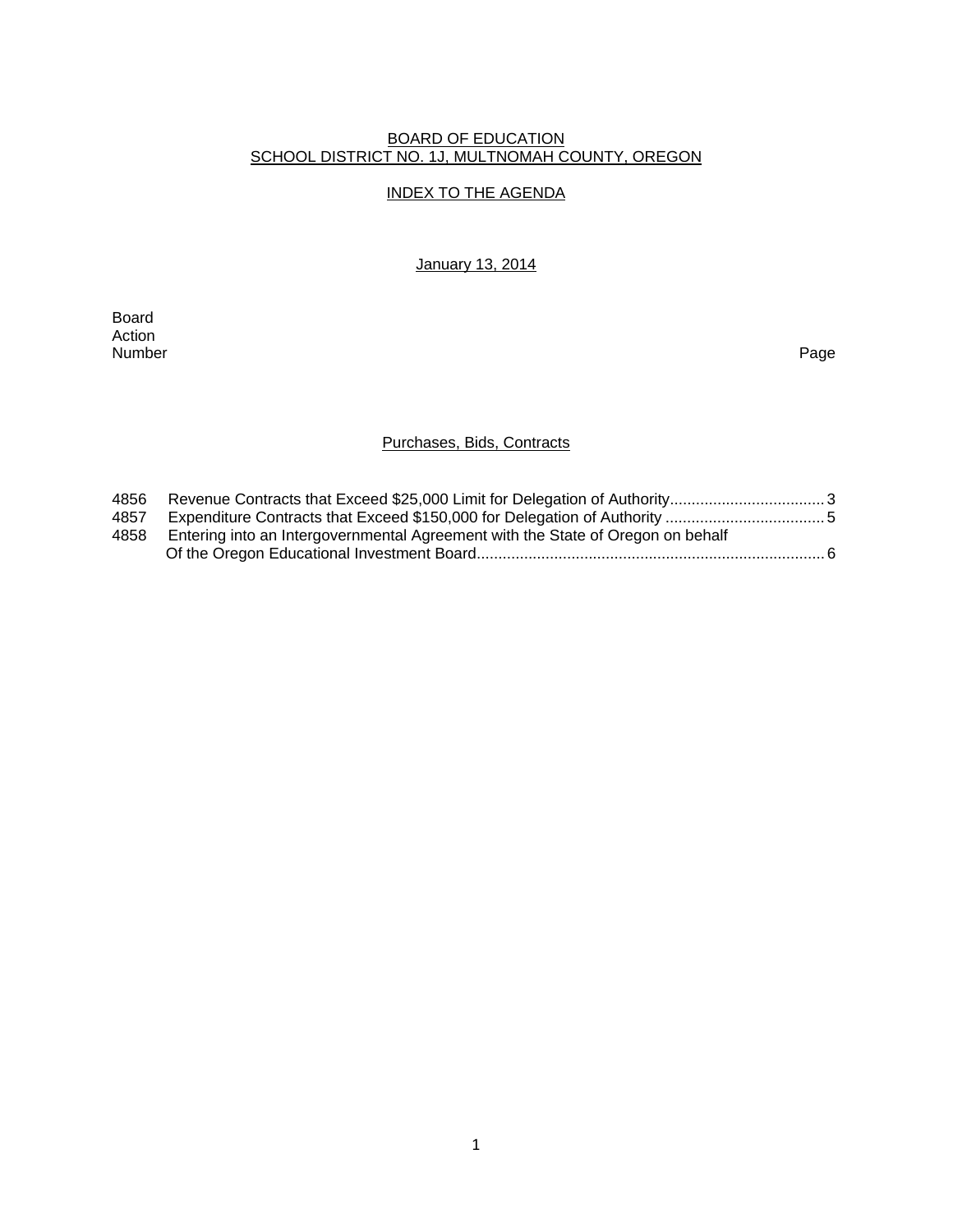# Purchases, Bids, Contracts

The Superintendent RECOMMENDS adoption of the following items:

Number 4856 through 4858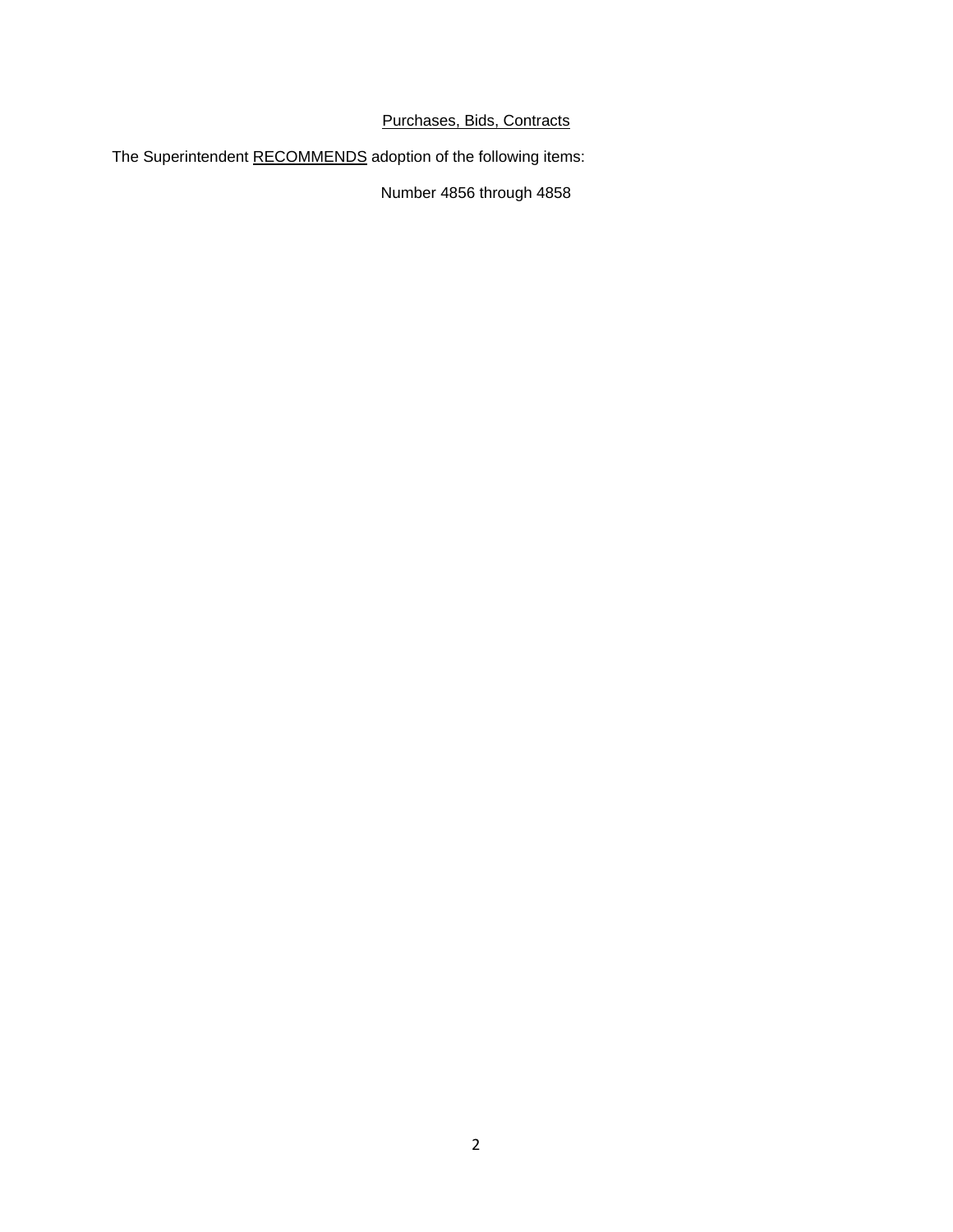### **RESOLUTION No. 4856**

#### Revenue Contracts that Exceed \$25,000 Limit for Delegation of Authority

#### **RECITAL**

Portland Public Schools ("District") Public Contracting Rules PPS-45-0200 ("Authority to Approve District Contracts; Delegation of Authority to Superintendent") requires the Board of Education ("Board") to enter into and approve all contracts, except as otherwise expressly authorized. Contracts exceeding \$25,000 per contractor are listed below.

### **RESOLUTION**

The Superintendent recommends that the Board approve these contracts. The Board accepts this recommendation and by this resolution authorizes the Deputy Clerk to enter into agreements in a form approved by General Counsel for the District.

| <b>Contractor</b>                  | Contract<br>Term                 | <b>Contract Type</b> | <b>Description of Services</b>                                                                                                                                                                                      | Contract<br><b>Amount</b> | Responsible<br>Administrator.<br><b>Funding Source</b>  |
|------------------------------------|----------------------------------|----------------------|---------------------------------------------------------------------------------------------------------------------------------------------------------------------------------------------------------------------|---------------------------|---------------------------------------------------------|
| American Institute for<br>Research | 6/1/2013<br>through<br>9/30/2014 | Revenue<br>R 60412   | Funding for "Impact Evaluation<br>of Math Professional<br>Development", a program to<br>evaluate the impact of intensive<br>PD on teacher content<br>knowledge, classroom<br>practices, and student<br>achievement. | \$167.479                 | M. Goff<br><b>Fund 205</b><br>Dept. 9999<br>Grant G1314 |

#### **NEW REVENUE CONTRACTS**

### **NEW INTERGOVERNMENTAL AGREEMENTS / REVENUE ("IGA/Rs")**

| Contractor                                  | Contract<br>Term                 | <b>Contract Type</b>                                         | <b>Description of Services</b>                                                                                                                                                              | Contract<br>Amount | Responsible<br>Administrator,<br><b>Funding Source</b>   |
|---------------------------------------------|----------------------------------|--------------------------------------------------------------|---------------------------------------------------------------------------------------------------------------------------------------------------------------------------------------------|--------------------|----------------------------------------------------------|
| David Douglas School<br><b>District</b>     | 7/1/2013<br>through<br>6/30/2014 | Intergovernmental<br><b>Agreement Revenue</b><br>IGA/R 60420 | Columbia Regional Program<br>will provide .5 FTE Autism<br>Specialist to the David Douglas<br>School District for the 2013-14<br>school year.                                               | \$58,500           | H. Adair<br><b>Fund 205</b><br>Dept. 9999<br>Grant G1342 |
| <b>Centennial School</b><br><b>District</b> | 7/1/2013<br>through<br>6/30/2014 | Intergovernmental<br><b>Agreement Revenue</b><br>IGA/R 60421 | Columbia Regional Program<br>will provide school age<br>classroom services for<br>regionally eligible deaf/hard of<br>hearing students residing in the<br><b>Centennial School District</b> | \$120,475          | H. Adair<br><b>Fund 299</b><br>Dept. 9999<br>Grant S0031 |
| Parkrose School<br><b>District</b>          | 9/1/2013<br>through<br>6/30/2014 | Intergovernmental<br><b>Agreement Revenue</b><br>IGA/R 60439 | Pioneer Program will provide<br>an educational program to one<br>Parkrose School District<br>student.                                                                                       | \$40,000           | M. Pearson<br><b>Fund 101</b><br>Dept. 5414              |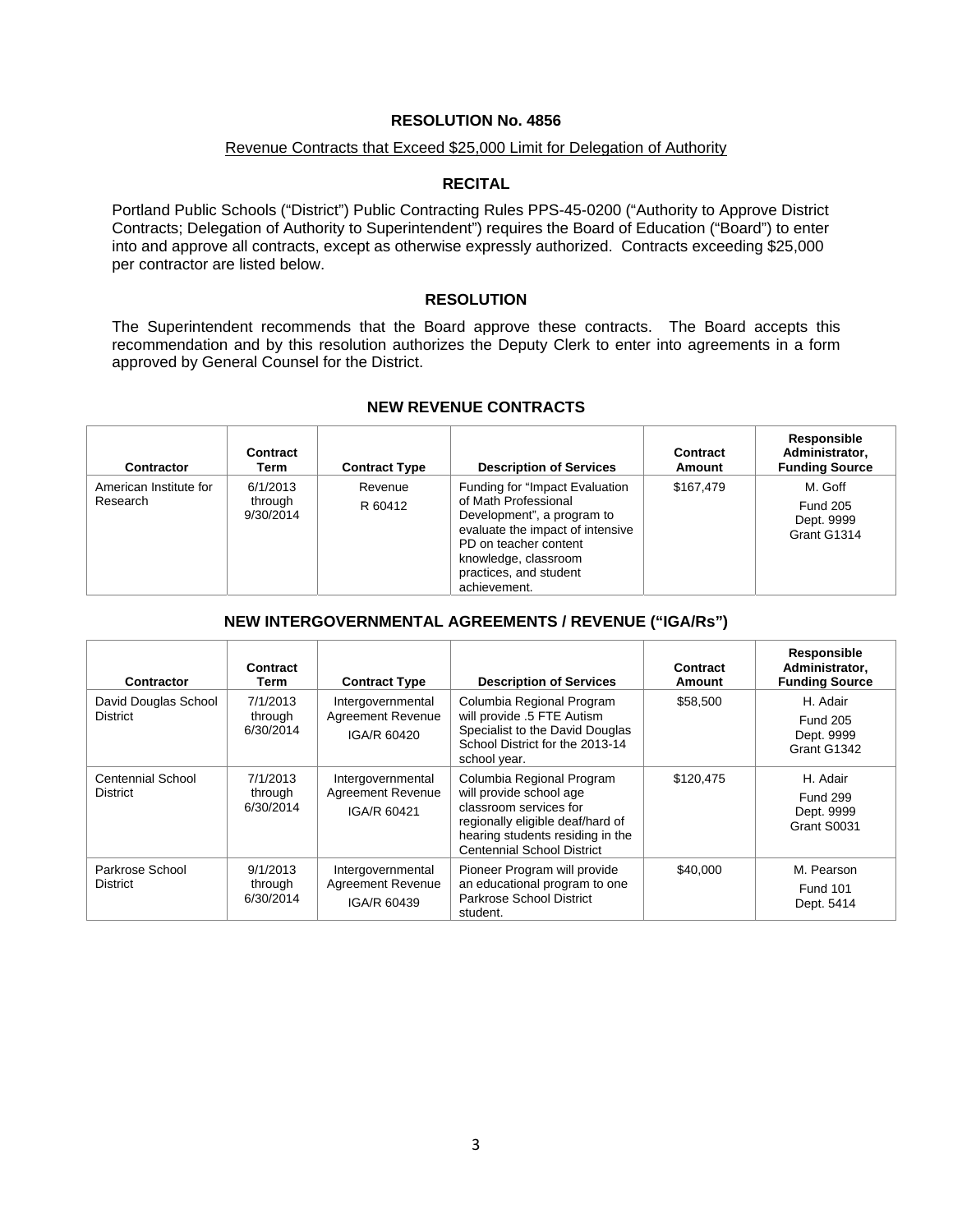## **AMENDMENTS TO EXISTING REVENUE CONTRACTS**

| Contractor                                                        | Contract<br>Term                 | <b>Contract Type</b>                                                        | <b>Description of Services</b>                                                                                                                              | Amendment<br>Amount.<br><b>Contract Total</b> | Responsible<br>Administrator,<br><b>Funding Source</b>   |
|-------------------------------------------------------------------|----------------------------------|-----------------------------------------------------------------------------|-------------------------------------------------------------------------------------------------------------------------------------------------------------|-----------------------------------------------|----------------------------------------------------------|
| Northwest Regional<br><b>Education Service</b><br><b>District</b> | 7/1/2013<br>through<br>6/30/2014 | Intergovernmental<br><b>Agreement Revenue</b><br>IGA/R 59605<br>Amendment 1 | Per HB 2834, provide<br>reimbursements for approved<br>expenses of Columbia Regional<br>Program's Blind/Vision<br>Impaired services.                        | \$40,000<br>\$80,000                          | H. Adair<br><b>Fund 205</b><br>Dept. 9999<br>Grant G1262 |
| City of Portland Water<br><b>Bureau</b>                           | 7/1/2013<br>through<br>6/30/2016 | Intergovernmental<br><b>Agreement Revenue</b><br>IGA/R 59527<br>Amendment 1 | Provide reimbursement for the<br>cost to find and replace single-<br>pass water cooling equipment<br>with equipment described in the<br>original agreement. | \$45,000<br>\$65,000                          | T. Magliano<br><b>Fund 101</b><br>Dept. 9999             |

# **LIMITED SCOPE REAL PROPERTY AGREEMENTS AND AMENDMENTS**

No Limited Scope Real Property Agreements or Amendments

*N. Sullivan*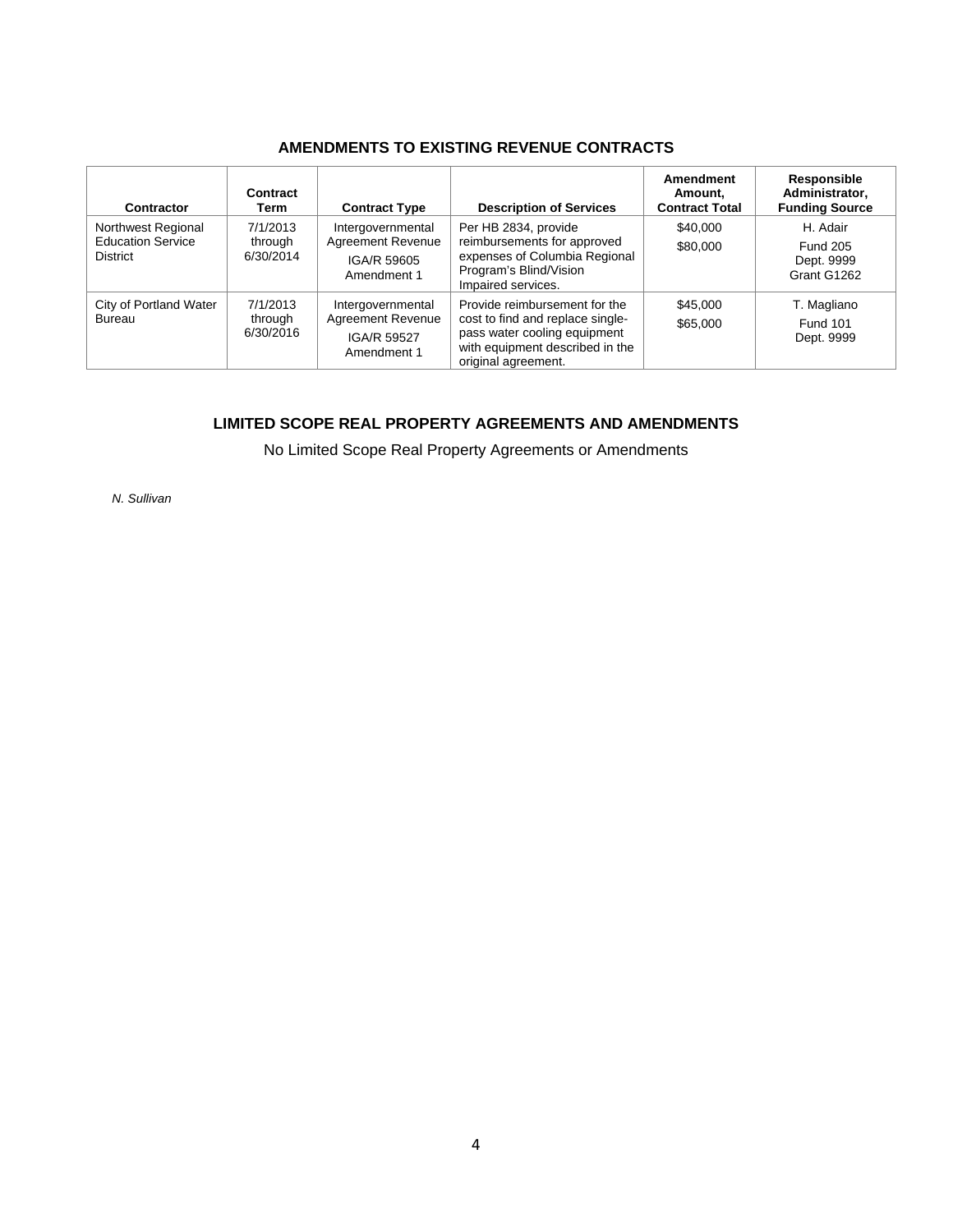### **RESOLUTION No. 4857**

### Expenditure Contracts that Exceed \$150,000 for Delegation of Authority

### **RECITAL**

Portland Public Schools ("District") Public Contracting Rules PPS-45-0200 ("Authority to Approve District Contracts; Delegation of Authority to Superintendent") requires the Board of Education ("Board") enter into contracts and approve payment for products, materials, supplies, capital outlay, equipment, and services whenever the total amount exceeds \$150,000 per contract, excepting settlement or real property agreements. Contracts meeting this criterion are listed below.

### **RESOLUTION**

The Superintendent recommends that the Board approve these contracts. The Board accepts this recommendation and by this resolution authorizes the Deputy Clerk to enter into agreements in a form approved by General Counsel for the District.

| <b>Contractor</b>    | Contract<br>Term                  | <b>Contract Type</b>       | <b>Description of Services</b>                                                                    | Contract<br><b>Amount</b> | Responsible<br>Administrator,<br><b>Funding Source</b> |
|----------------------|-----------------------------------|----------------------------|---------------------------------------------------------------------------------------------------|---------------------------|--------------------------------------------------------|
| <b>OETC</b>          | 12/17/2013                        | Purchase Order             | District-wide: Microsoft Campus                                                                   | \$300,520                 | J. Klein                                               |
|                      |                                   | PO 117094                  | Licenses.                                                                                         |                           | <b>Fund 101</b><br>Dept. 5581                          |
| <b>Point Monitor</b> | 1/14/2014                         | Construction               | Multiple Sites - Adding access                                                                    | \$553,890                 | T. Magliano                                            |
| Corporation          | through<br>6/14/2014              | <b>Services</b><br>C 60437 | control and video monitoring in<br>20 locations as part of the<br>Access Control Project Phase II |                           | <b>Fund 404</b><br>Dept. 5597<br>Project X0104         |
|                      |                                   |                            | ITB 2013-1738                                                                                     |                           |                                                        |
| Alpenrose Dairy      | 9/9/2013<br>through<br>9/8/2014   | Requirements<br>MR 60438   | District-wide: Provide dairy<br>products on a requirements<br>basis.<br>RFP 2013-1643             | \$975,000                 | G. Grether-Sweeney<br><b>Fund 202</b><br>Dept. 5570    |
| Merchants Paper      | 1/14/2014<br>through<br>1/31/2015 | Requirements<br>MR 60XXX   | District-wide: Provide<br>disposable products on a<br>requirements basis.                         | \$400,000                 | G. Grether-Sweeney<br><b>Fund 202</b><br>Dept. 5570    |
|                      |                                   |                            | RFP 2013-1645                                                                                     |                           |                                                        |

### **NEW CONTRACTS**

### **NEW INTERGOVERNMENTAL AGREEMENTS ("IGAs")**

No New IGAs

### **AMENDMENTS TO EXISTING CONTRACTS**

No New Amendments to Existing Contracts

*N. Sullivan*